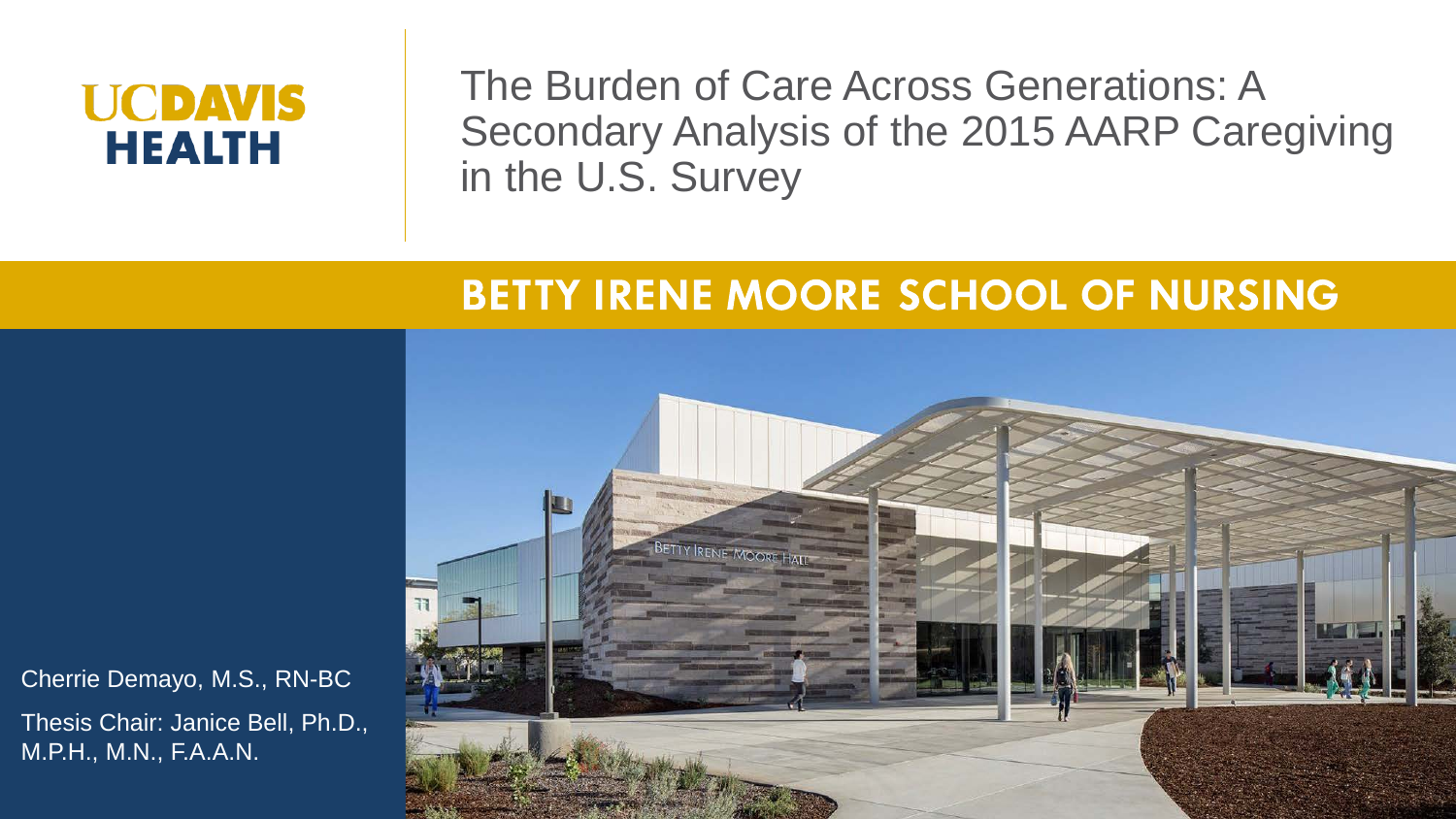

Family caregivers are individuals who provide *unpaid* care to a family member, friend, or other non-relative due to an acute or chronic condition.



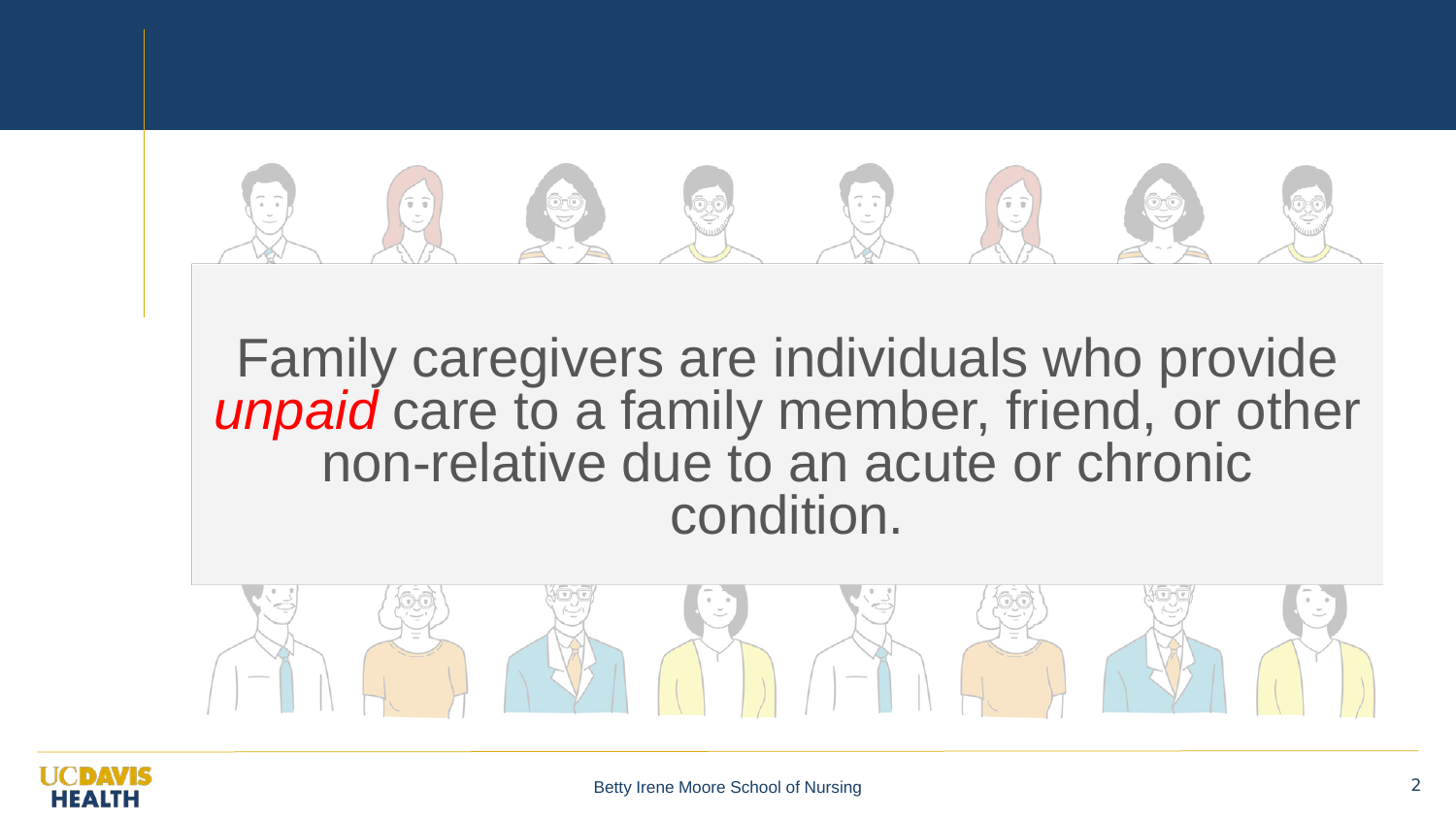### The RATIO OF CAREGIVERS

(45-65 years old) to those over 80 will shrink.



Source: AARP, The Aging of the Baby Boom and the Growing Care Gap: A Look At Future Declines in the Availability of Family Caregivers, 2014

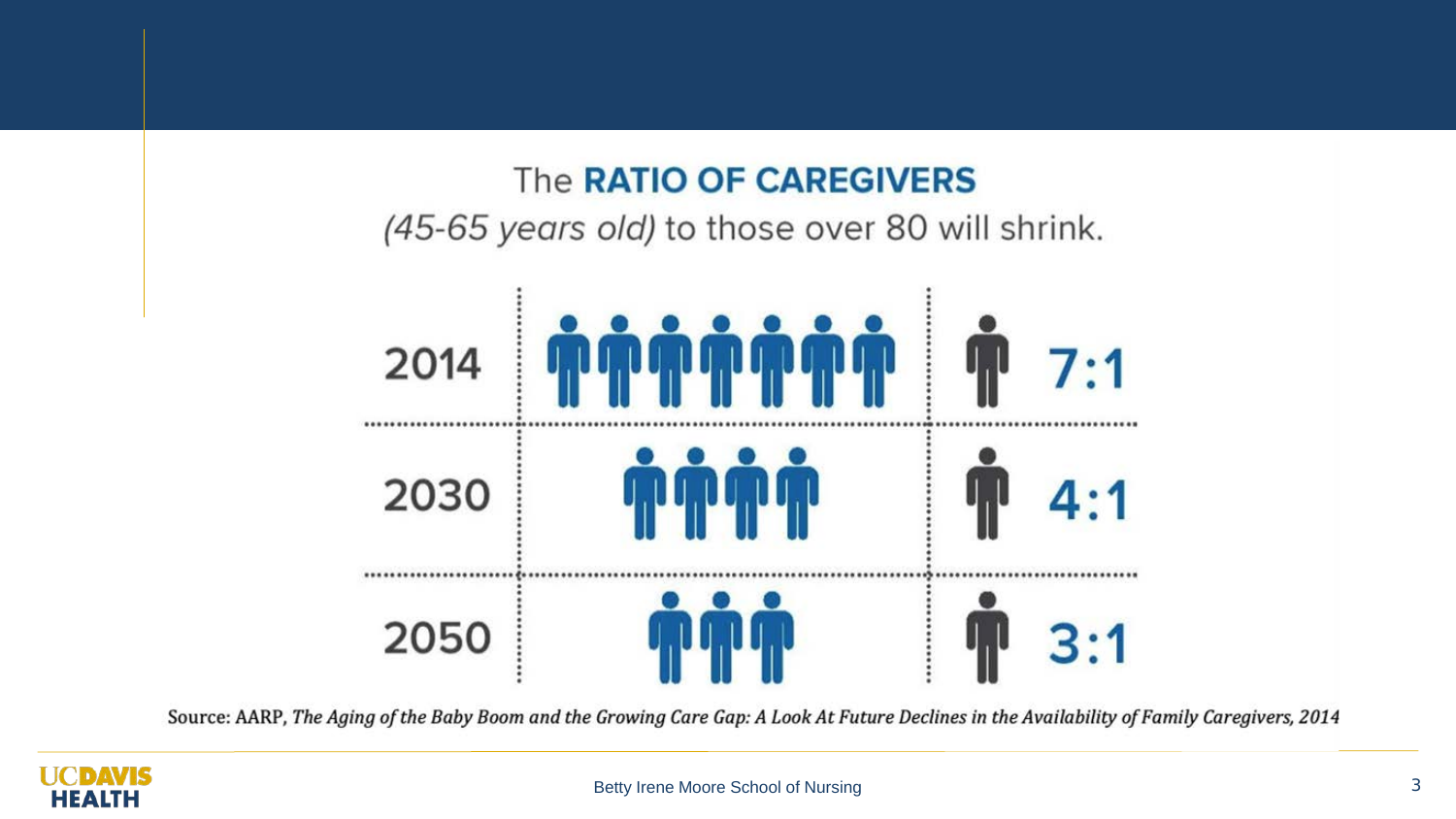# **STUDY AIMS**

Describe millennial family caregivers & compare their experiences with older generations

Identify burden of care in each generation (i.e. emotional strain, physical strain, and financial strain)

Investigate choice in caregiving & inclusion in healthcare discussions

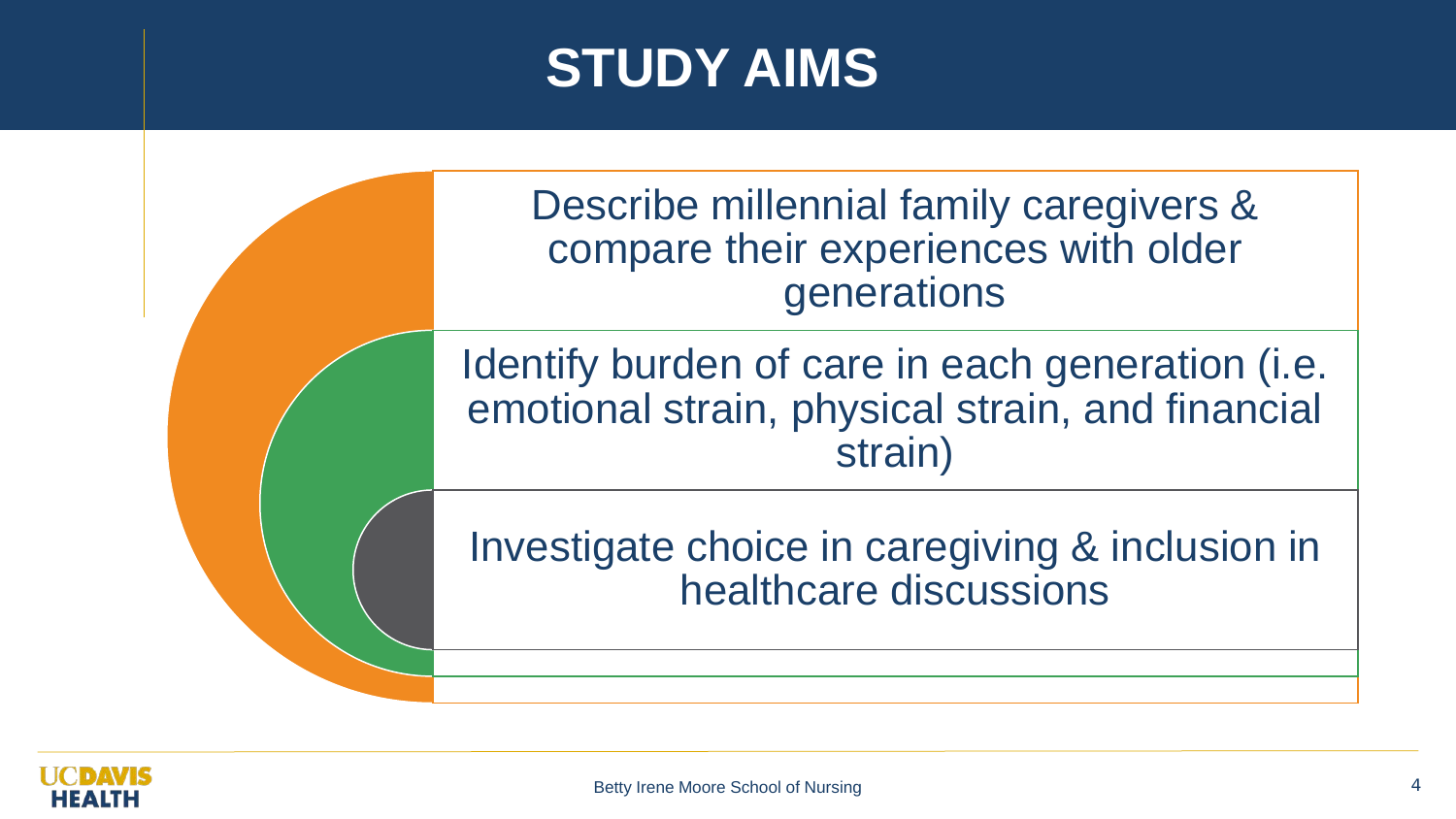#### 2015 Report

# **Caregiving** in the U.S.







eal Possibilities **Public Policy** Institute

**Conducted by** 



Inclusion Criteria:

- Provided care to an older adult age 50 years and older
- Born between 1946 to 1996

Final Sample: 1,018 caregivers

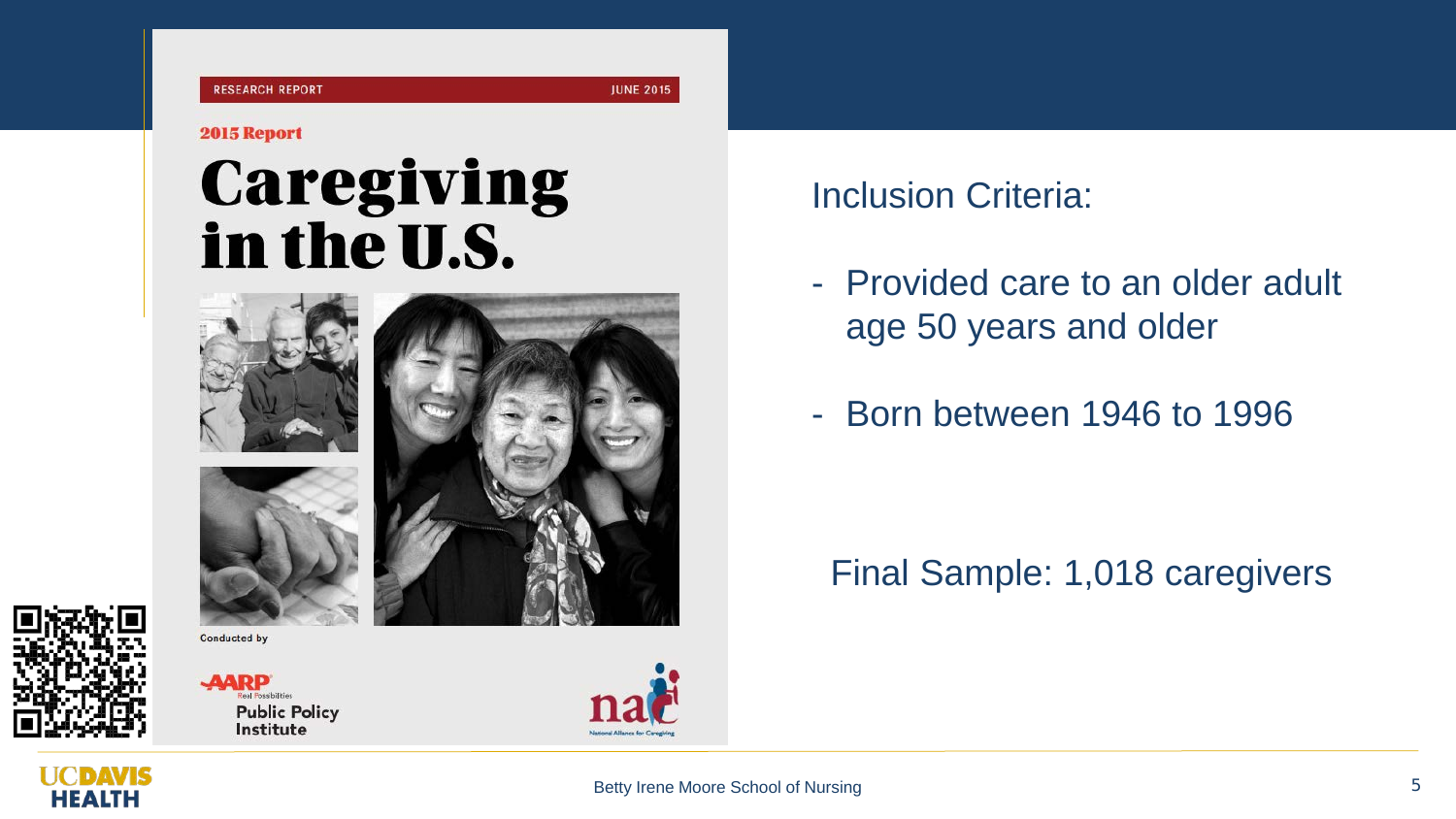| <b>MILLENNIALS</b>  | <b>GENERATION X</b> | <b>BABY BOOMERS</b> |
|---------------------|---------------------|---------------------|
| $1980 - 1996$       | $1965 - 1979$       | 1946 – 1964         |
| $18 - 34$ years old | $35 - 49$ years old | $50 - 68$ years old |



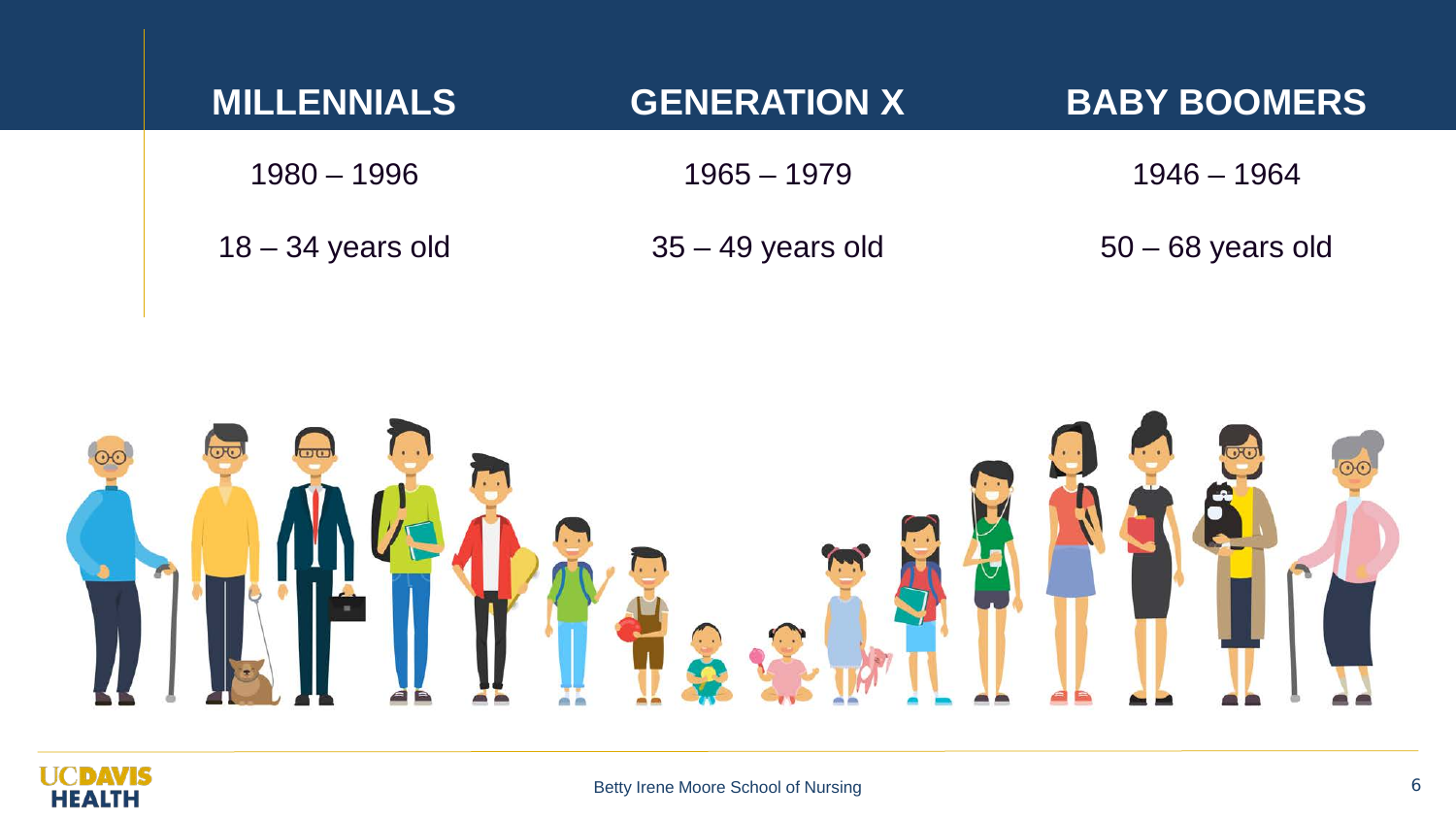#### **WHO ARE THE MILLENNIAL FAMILY CAREGIVERS**





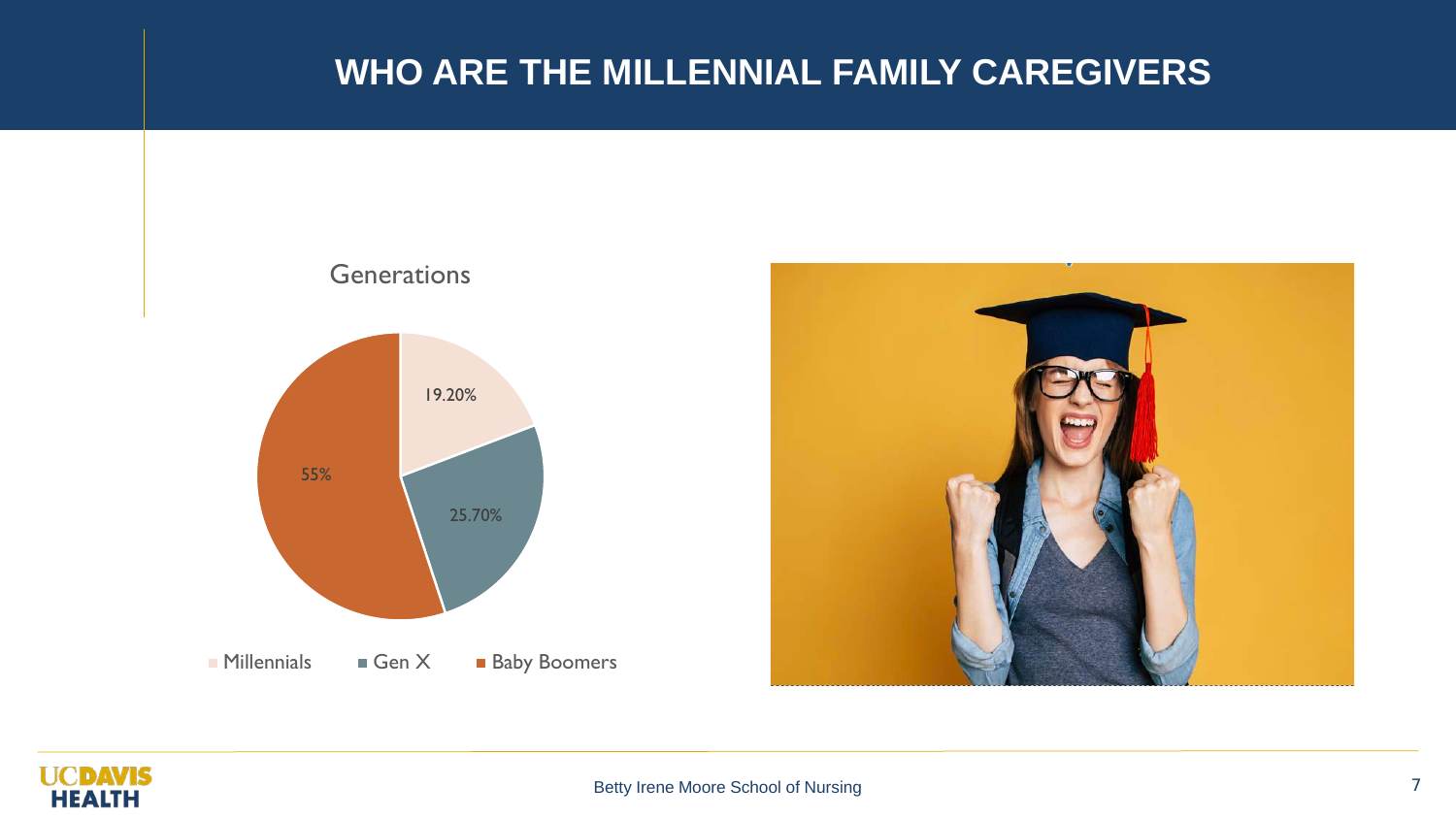# **BURDEN OF CARE OUTCOMES**



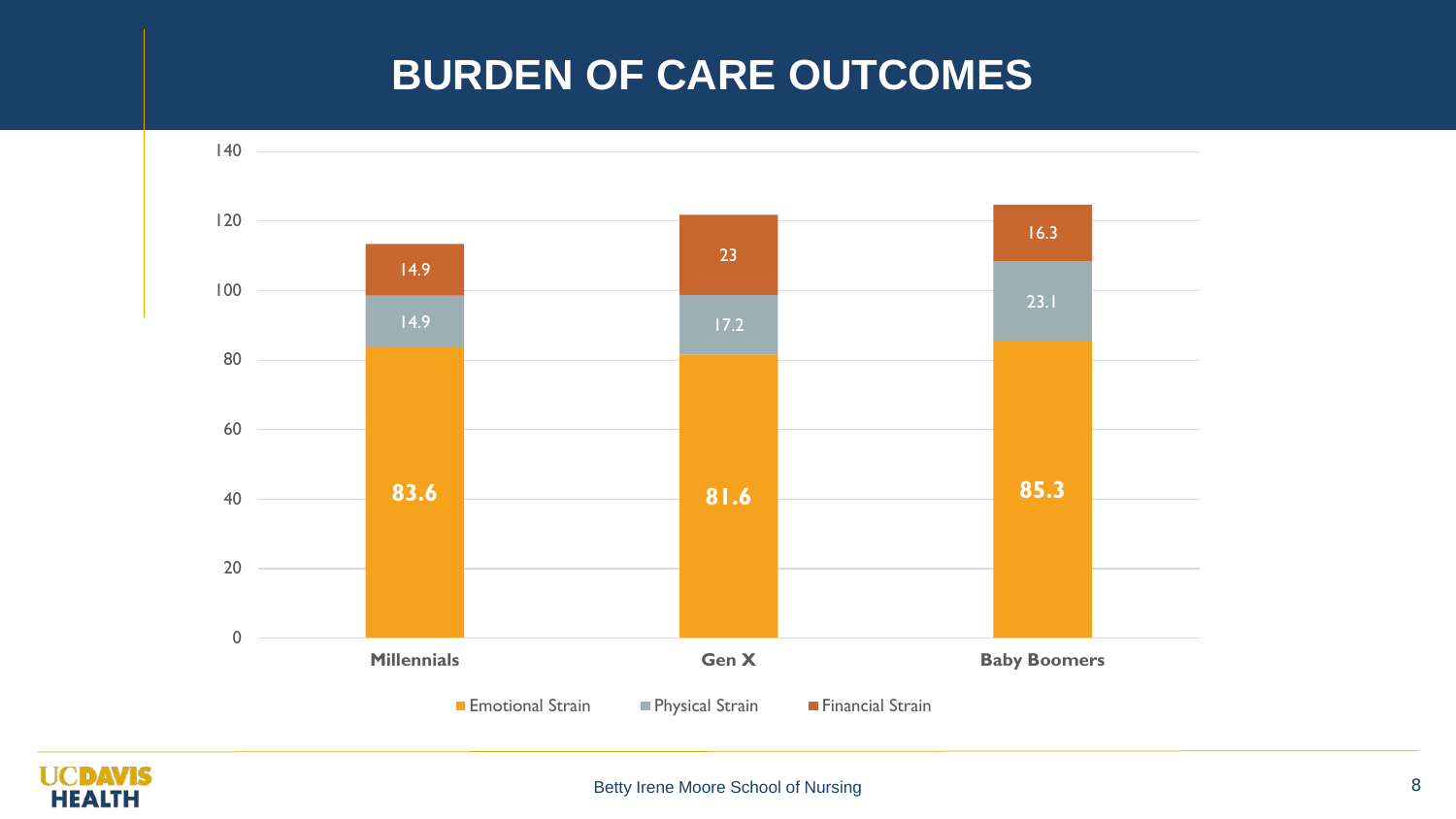# **INCLUSION IN HEALTHCARE DISCUSSIONS**